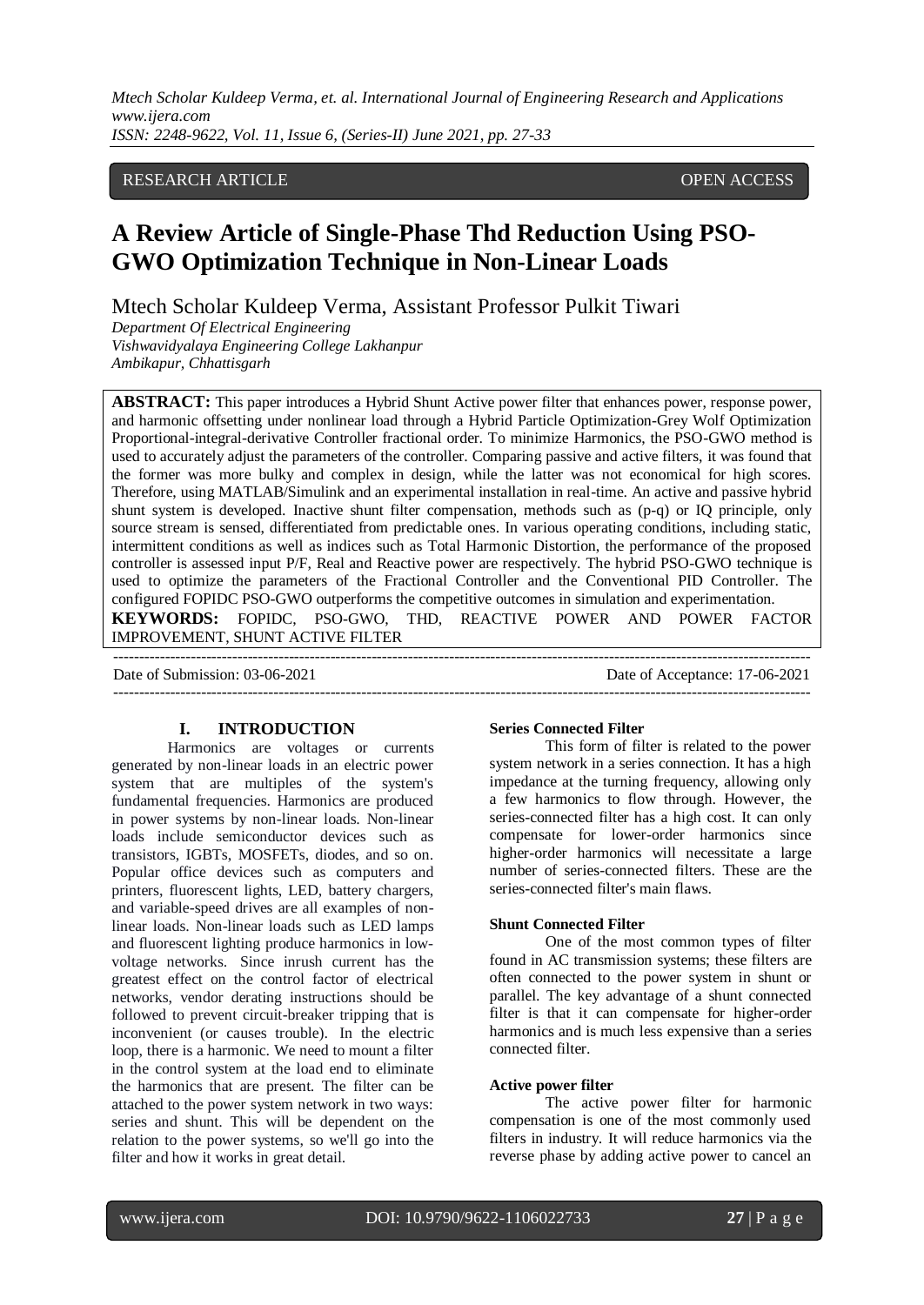existing, harmonic section of the device due to non-

### **Passive power Filter**

linear loads.

The passive power filter consists of a resistor, inductor, and capacitor and does not have any active components such as transistors; nevertheless, it is incapable of providing dynamic harmonic compensation, so active filters are more widely used nowadays for harmonic compensation.

#### **Working Principle of SAPF**

This is the general block diagram of Shunt Active Power Filter:



Fig: Single phase Shunt active filter.

In the electric power system, it generates the power given to the grid system, and the nonlinear load is the key source of harmonics in the system. This non-linear load produces harmonics in the grid, and for this reason, the harmonics generated by nominal load must be balanced. A pulse, normally a FOPID for this type, is then added to an existing control unit so that SAPF can feed the filter current to commonly used coupled space. This filter current offsets the harmonics in the grid and controls the harmonic levels in the grid structure, which results in a perfect sinusoidal wave of optimal efficiency and at most zero harmonics in the system. This is the theory of operation of the most popular application of the SAPF. This dilemma involves a range of non-linear loads. Traditional methods for controlling basic energy qualities for the efficient compensation of SAPF such as current harmonics, reactive intensity which load imbalance, and are governed by FOPID.

## **II. LITERATURE REVIEW**

The Area of **NON-LINEAR** system is fascinating in the 1997 FABIANA POTTKER AND IVO BARBI **<sup>1</sup>**has conducted Research and used a single-phase power factor active control filter for non-linear load correction. In the research they found that latest average mode procedure that is the same as the pre-regulator boost is used in the modern control methodology, the paper focuses on

modelling methods and the study of control strategy to ensure that the input current adjustment for individual and multiple nonlinear or linear loads and displacement phases is harmonic. An active filter is given for a single loan with a 1600-W corrective unit with condensers filter and a range of loads consisting of an 800-W corrective with condenser and an 800-W A-C chopper.

This research work was followed by M I ABUBAKAR **<sup>2</sup>** in year 2008, he has conducted Research and it was discovered that the effect of non-linear charges on the 3-stage distribution of the four-wire grid. These Experiments are carried out to monitor the various ranges and configurations of contemporary non-linear load fixed components that are sources of harmonic current. A further study is undertaken in three stages, the four wire structures similar which are specifically checked for the three separate loads, such as resistive, inductive and capacitive load. Even if the system is balanced, both simulation and experimental findings show that a decrease of the power factor in the power line and a sharp increase in the return current in the neutral line will induce the non-linear load, while the system is balanced.

In the same year CICED WANGKUI,<br>HUHUA, HOUOUAN, GAUNSHUHUA, HOUYUANHONG, WU QINFANG **<sup>3</sup>** Claimed that large nonlinear loads contribute significantly to the harmonic distribution system. In the other hand, the prevalence of small non-linear loads, such as electrically shifted drives, will increase the harmonic distortion level in a distribution system considerably. In order to investigate harmonic distortion we use field tests for a variety of domestic devices. Field data from many urban loads of 0.4 VK shows that this non-linear load can have a major effect on performance and power factor deformation. In this paper, after a detailed study of the neutral and the phase current distortion levels in the functional control grid behind the low voltage transformer, we calculate the increase in losses due to nonlinear stress.

A significant development was fund in the year 2016 when GEORGE TOMY, DEVIKA MENON **<sup>4</sup>** has conducted Research and was discovered that Today's extensive use of non-linear loads has intensified harmonic current injection into the grid. The harmonic current is an important element in the depletion of grid power production. In a single or tri-phase way, a non-linear load can exist. The aim of this paper is to look at a control method for mitigating harmonics in a single-stage shunt active filter that uses the grid. The shunt active filter's reference signal is derived from instantaneous reactive power. The load is a resistive inductive load supplied with a diode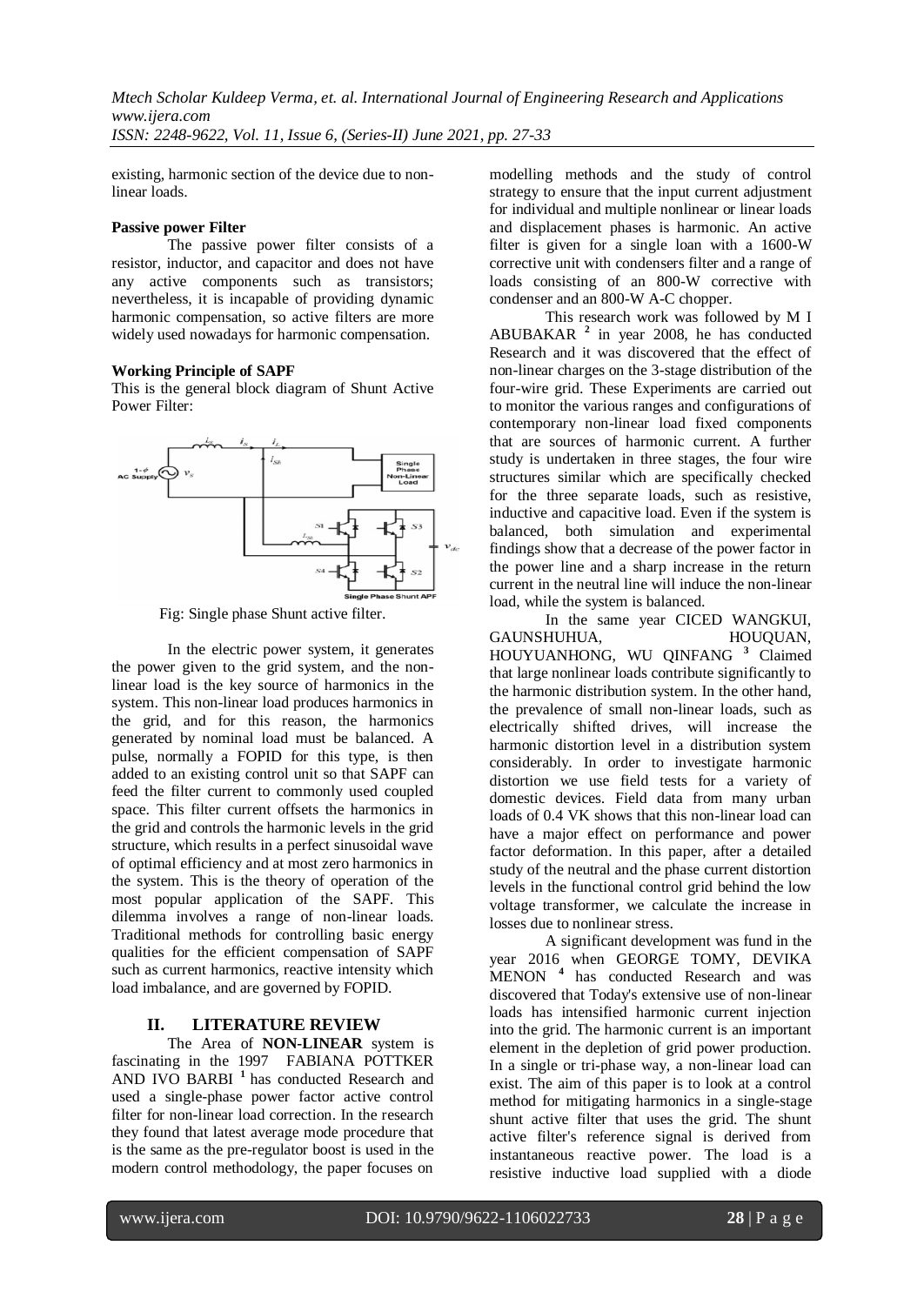*ISSN: 2248-9622, Vol. 11, Issue 6, (Series-II) June 2021, pp. 27-33*

rectifier. In a matt laboratory/similarly climate, a full control technique and analysis are applied.

In the same year KARUNANIKUM, RAKESH SAXENA AND ABHAYWAGH **<sup>5</sup>** published that Harmonics, fluctuation of voltage, low power and other conditions lead to poor performance. Voltage sag, swell, momentary interference, low voltage, overvoltage, noise, and harmonics are the most common disturbances caused by a lack of power quality. The study analyses absolute THD harmonic distortion measurement in new household equipment such as computers, power banks, cell loaders, CFLs and LEDs which are used for domestic loads.

In work was further carried by S M SALAM, M J UDDIN, SAIF<sup>6</sup> in year 2017 and they claimed about residence and business users using various load modes, most of which emit large harmonics. While the high cost of electricity means that most people use more energy efficient electrical equipment, they do not care for power usage. In order to determine the effect on the overall energy usage of the distributed network in various combinations of non linear cargoes, a systematic analysis is needed. The utilities have several power efficiency indexes to manage to ensure the efficient service of the supply network, which comprises turbines, drives and transformers. The paper concentrates on the development of an adaptive charging model that can dynamically adjust various types of charges, such that power efficiency parameters can be measured for any charge combination.

The latest work in this area is conducted by M SALAM, M. IFTEKHER UDDIN, M. RIFAT BIN MOINUDDIN<sup>7</sup> in year 2019 and they found that something new. Inefficient use of energy-efficient, non-linear lighting loads lead to high levels of harmonics, while light loads account for a limited proportion of the total load consumed by the distribution side. Wide harmonics can lead to voltage distortion and problems of power quality within a power system network. Power utilities must conform to a strict power quality standard for ensuring the smooth functioning of the distribution network, including output and transmission line installations. It is therefore important to identify the implications of energy-efficient devices for distortion of the power efficiency. This paper provides various case studies using the template base load modelling to determine the impact on the total resource consumption of a distributed network with these kinds of load combinations.

Then after used **PID CONTROLLER**  system is fascinating in this year's 21 FEBRUARY 2017 IEEE, SANTOSH KUMAR VERMA, SHEKHAR YADAV **<sup>8</sup>**has conducted Research and was discovered that this paper outlines a new evolutionary approach to optimize fractional control parameters that are used to control two process types: time and higher order systems. Gray Wolf Optimizer is an evolved way to tune integer as well as fractional controls. The grey wolf optimizer searches for the right way to encircle, hunt, strike the prey then sequentially look for new beasts if one exists. Quality indexes such as integrated square error weighted time and integrated absolute error weights are minimized in order to certify these different methods to a minimum. The suggested algorithm is often analyzed compared to well-known approaches. The most recent techniques are being used in this field, which is **PSO-GWO** in the year 2019 IEEE, WU CAO, MEMBER, IEEE, KANGLI LIU, MEMBER, IEEE, MUMU WU, SHENG XU AND JIANFENG ZHAO **<sup>9</sup>** has conducted research and discovered that The aim of this paper is to propose a new PSO-based current control system for lowering grid current THD and increasing the SAPF energy consumption ratio. The optimum limiting ratios of each harmonic order are determined in real time to achieve diverse and linelimiting power, which is a significant advantage. In addition, this paper uses a control scheme based on a qualitative and quantitative method for static error correction that includes selective harmonic detection under many rotating reference frames and a single PI current loop to provide an estimation of frequency response characteristics. Finally, simulation and research results affirm the viability of the new plan.

Then, nowadays, The latest work in this area is conducted by this year 17 APRIL 2020 IEEE JOURNAL, ALOK K. MISHRA , SOUMYA R. DAS, PRAKASH K. RAY, RANJAN K. MALLICK , ASIT MOHANTY, DILLIP K. MISHRA **<sup>10</sup>** has conducted research in this field and discovered that in this operation a three-phase three-wire device hybrid shunt active control filter was integrated. The prototype was created with the aim of eliminating loaded harmonics and increasing PF-to-unit input. The method that has been developed is economic, easy and fast to use to extract harmonics produced by load. Simulation and hardware experiments were also performed, which minimized the amount of harmonic and THD of the source present. In a wide range of operational scenarios, the proposed FOPIDC-based shunt hybrid PSO-GWO Power Filter offers greater harmonic compensation than the optimized PSO GWO HSAPF based on the FOPIDC.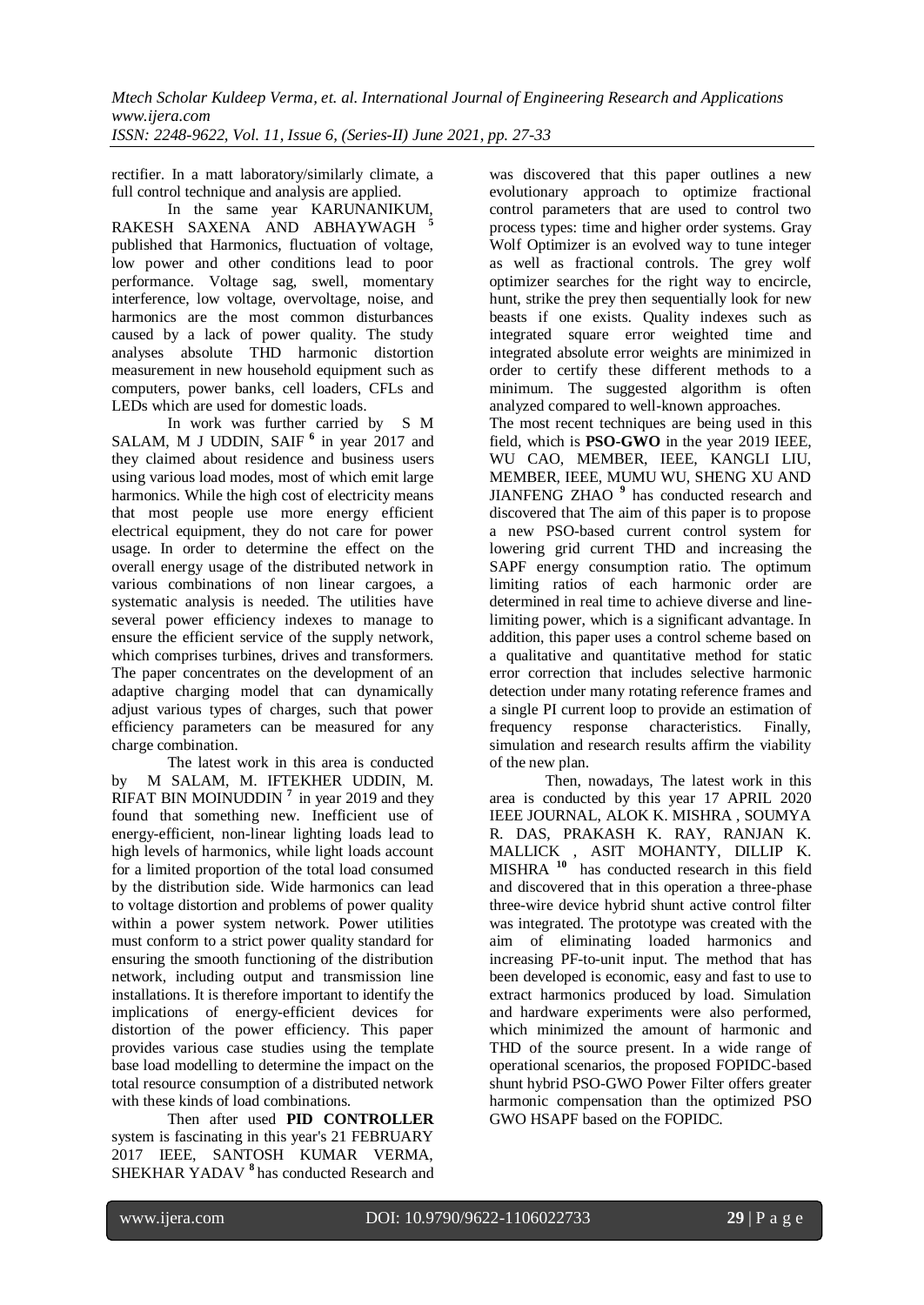*ISSN: 2248-9622, Vol. 11, Issue 6, (Series-II) June 2021, pp. 27-33*

# **III. PROBLEM IDENTIFICATION**

Single-phase systems are also used for low-voltage energy generation. A low-tension 415/240V grid is used to power many office buildings and production facilities. Due to the rapid development of advanced power conversion machines, electronic equipment models, computers, office automation, air conditioning systems the existing distortion caused by harmonic has grown significantly, adjustable air velocity heating and other advanced power converters. The speedy increase of advanced Non-linear loads leads to the problem that single-phase systems have overneutral current. Those neutral currents are dominated by the harmonic order 3rd, 9th, 15th, 21st, 27th, etc. For these harmonics, three harmonics are the word. The neutral wire will build up this harmonic current. This overwhelms the neutral pilot. Harmonic results in an electricity grid can boost cost control, quality regulation and energy usage while reducing energy efficiency.

- Transformer and power line overheating
- Circuit breakers tripping and fuses bursting
- Overloading and degradation of capacitors

• Interfering with telecommunication circuit and ripple control device caused by signal interference in converter equipment.

• Transmission losses have increased.

• An excessive amount of neutral current is flowing through the neutral cable.

# **IV. PROPOSED METHODOLOGY**

Active Shunt power filters are supplied with the aid of the Gray Wolf Optimization Technique and the proportional-integral-derivative controller. Various methods are used for minimizing harmonics and improving the power factor operation.

# **FOPID Controller**

The PID controller is a multifunctional input controller for various applications. It is also known as the Three Word Controller because its form has three parameters. The values of these parameters are defined by the corresponding output index. One of these output indices is the integral square error of the computed process variable with the objective fixed. The control system is designed to minimize square error integrity and thus to improve dynamic response. The values of the three acts' parameters can be shown in time: (P) forecast any future errors, (I) predict the errors of the past and (D) predict the latest errors. The PID controller comprises all three acts. Table shows the effect of each action parameter on the time response and stability of the device (I).

Table I. Effects of increasing the value of each parameter of conventional PID controller

| г нэ сонионсь |                 |                  |                      |                        |                          |
|---------------|-----------------|------------------|----------------------|------------------------|--------------------------|
| Parameter     | Rise<br>time    | <b>Overshoot</b> | <b>Settling time</b> | Steady-<br>state error | <b>Stability</b>         |
| Kр            | Decrease        | Increase         | small change         | Decrease               | Degrade                  |
| Ki            | Decrease        | Increase         | Increase             | Eliminate              | Degrade                  |
| Kd            | Minor<br>change | Decrease         | Decrease             | No effect in<br>theory | Improve  <br>if Kd small |

The block diagram of a single input-single output closed-loop control scheme with unity feedback is shown in Fig. (2),



where  $G_c(s)$  is the controller's transfer function,  $G_p(s)$  is the plant's transfer function, W is the necessary value, E is the error between the desired input and the actual output value, U is the control value, and Y is the real value of output.

The control function in the time domain is the number of these three acts.

$$
u(t) = Kp e(t) + Ki \int e(t) dt + Kd \frac{de(t)}{dt}
$$

In the s-domain, the PID controller's transition function is:

$$
G_c(s) = \frac{U(s)}{e(s)} = K_p + K_i \frac{1}{s} + K_d s = (K_p s^2 + K_p s + K_i)/s
$$

Podlubny suggested the FOPID controller for the first time in 1999. It's the extension to what's been done before.

Fractional calculus-based PID controller

When  $\lambda=1$  and  $\delta=1$ , it is a conventional PID controller; when  $\delta=0$ , it is a PI controller; and when  $\lambda=0$ , it is a PD controller. Figure 1 shows the block diagram of a closed-loop control mechanism with a single input and single output and a fractional (PID) controller (FOPID) Fig. (3)



Fig. 3. Generic closed loop control system with the fractional order (PFD<sup>6</sup>) controller (FOPID)

The PID controller's differential equation is as follows:

$$
U(t) = K_p e(t) + K_i D^{-\lambda} e(t) + K_d D^{\delta} e(t)
$$

In this case, and are fractional orders. The controller equation becomes; by using Laplace to transform the above equation.

 $U(s) = K_p e(s) + K_i s^{\lambda} e(s) + K_d s^{\delta} e(s)$ 

The PID controller is a subset of the PID controller, with  $\lambda = \delta = 1$ . The fractional PID controller is extended to plane, while the conventional PID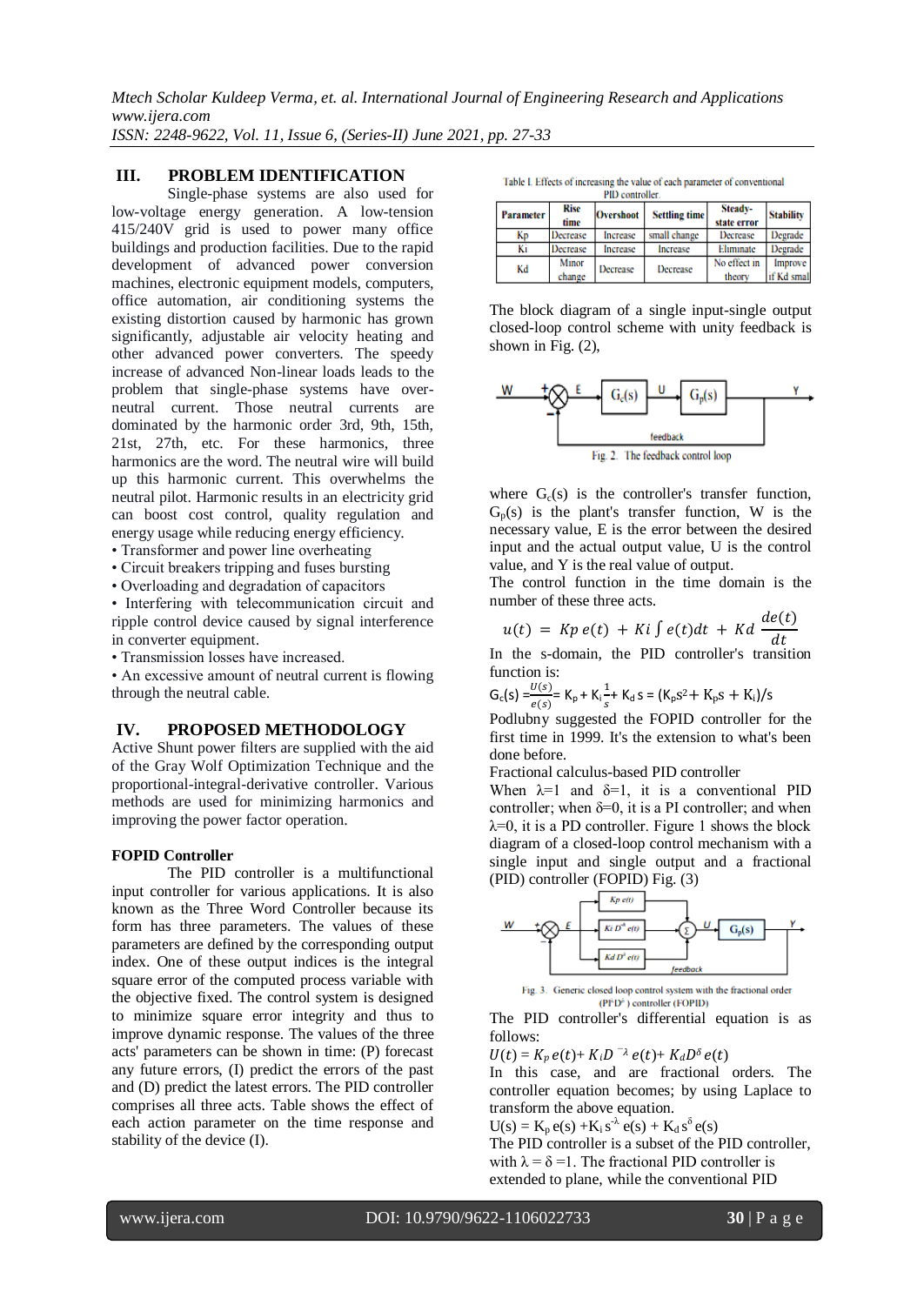*ISSN: 2248-9622, Vol. 11, Issue 6, (Series-II) June 2021, pp. 27-33*

controller is expressed by four points (P, PI, PD, and PID). This expansion provides more stability and precision, as seen in Fig. (4).



Fig. 4. Generalization of FOPID Controller: From point to plan

Grey Wolf Optimization Techniques: Genetic Algorithms Based Grey Wolf Optimization Techniques:

**The genetic algorithm** for optimization and search problems is a local research technique. Genetic algorithms are a type of developmental algorithm that uses techniques such as heritage, mutation, selection and crossover based on evolutionary biology (also called recombination). There's a group of abstract representations of candidate optimization solutions (called chromosomes) for better solutions to genetic algorithms used as computer simulations. Evolution takes place in the years and starts from a group of humans who are mostly unrelated. The population's fitness is evaluated per generation and some individuals (based on their fitness), are randomly selected from the current population and modified to produce a new population (mutated or recombined). In the next version, the updated population is used. Today the following are discussed by Advanced Optimization Techniques, including Grey Wolf Optimization Techniques:

#### **Grey Wolf Optimization:**

Mirjaliali Mohammad and Lewis proposed it as a metaheuristic algorithm in 2014. Grey Wolves' social order and hunting technique have influenced GWO. The Grey Wolves lived in a very wellorganized pack.

The size of the pack is approximately 5+12. They can even work together as a Pack. They have a strong leader. It can Male and Female Leaders. The rank of Wolves in Pack

The **Alpha Wolf** is a Peck Leader that may be either male or female.

Decision-making on shooting, sleeping quarters, and waking time, among other things

**Beta Wolf**: A contender for the role of Alpha Wolf.

Giving Alpha feedback is your responsibility, and it will assist Alpha in making decisions.

**Delta Wolf**: Feed the pack and work for the pack if the pack is in danger.

Caretaker, Older Wolf scouts, and Hunter are **Omega Wolf's** roles.

Grey Wolf Algorithm for Optimization Working conditions:

The following are the key steps of grey wolf hunting:

**Searching**: I'm on the lookout for the Prey.

**Tracking**, Catching, and Approaching the Prey are all steps in the pursuit.

**Encircling and Harassing the Prey**: Encircle and harass the prey until it stops moving. **Attacking** the Prey is an assault.

## **V. EXPECTED OUTCOME**

Using the grey wolf optimization technique, a shunt active power filter was analyzed. The utility of a shunt active power filter for harmonically removing warped source current. Two modes of load were considered in order to test the validity and versatility of the proposed scheme. The THD of the source present decreases in both cases. The use of non-linear loads has grown and the power factor in the grid has become harmonic and difficult. Many topologies may be used to exclude harmony from energy systems with THD reductions under IEEE standards being one of them, the Grey Wolf Optimization Methodology.

## **VI. CONCLUSIONS**

Harmonics are generated by non-linear loads in low voltage networks. Although the injection current has the most effect on the electrical network control factor, it would recommend that disruption of the disorder is avoided. Through the deployment of many nonlinear loads on a network, issues of harmonics can occur. However, additional Shunt active filters may be resolved, to compensate, respond, and stabilize the imbalance currents for the current harmonics of un-line led load. An active shunt filter detects the load current and injects the device to offset current or reactive load harmonics.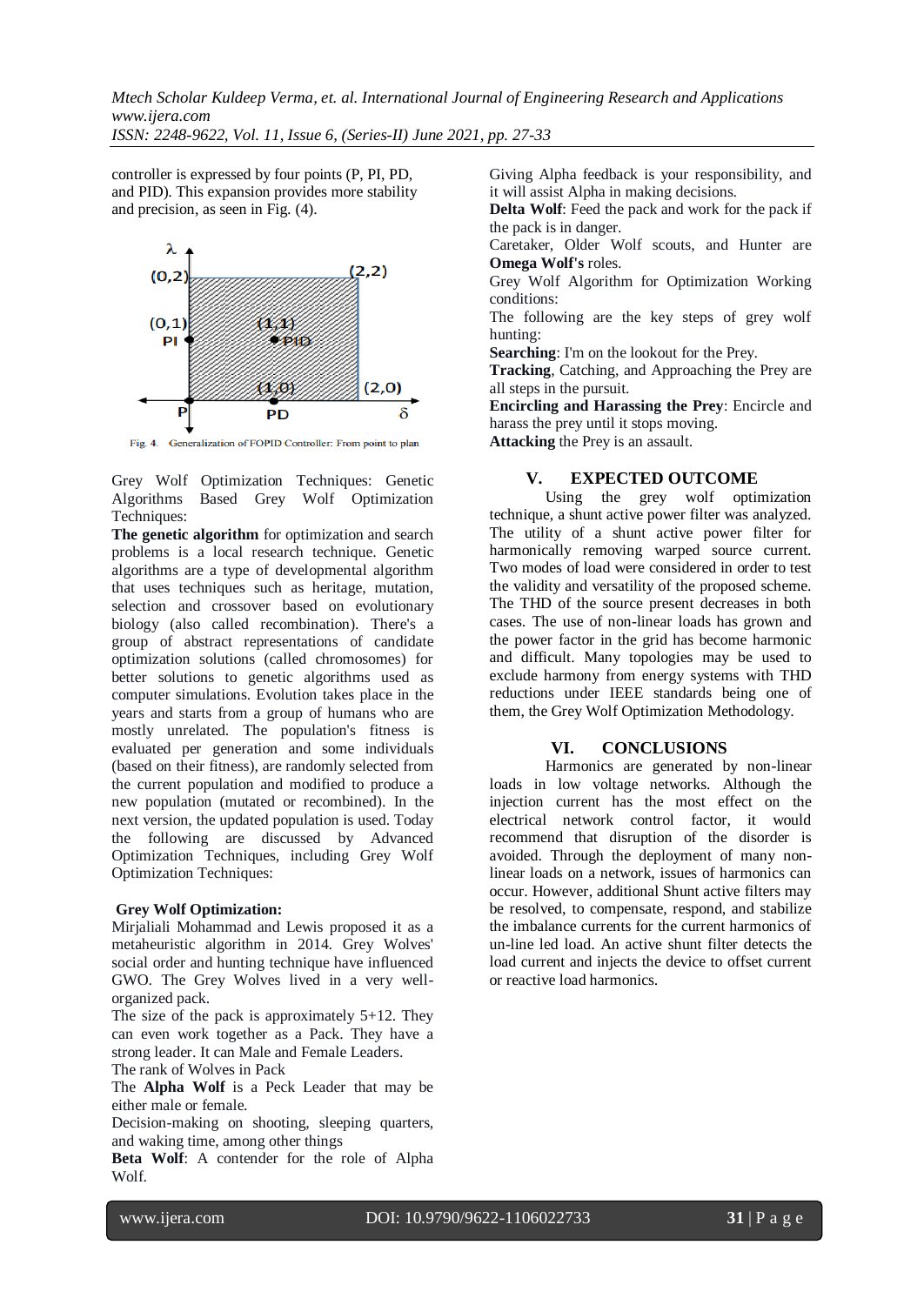*ISSN: 2248-9622, Vol. 11, Issue 6, (Series-II) June 2021, pp. 27-33*

#### **REFERENCES**

- [1]. Fabiana pottker and ivo barbi 1997 ieee "power factor correction of non-linear load employing a single phase active power filter"
- [2]. M i abubakar 2008 ieee, "assessment for the impact of harmonic current distortion of nonlinear load in power system harmonic"
- [3]. Wangkui, gaunshuhua, houquan, houyuanhong, wu qinfang, 2008 ciced "investigation of harmonic distortion and losses in distribution system with non-linear load"
- [4]. George tomy, devika menon 2016 ieee, "power quality improvement strategy for nonlinear load in a single phase system"
- [5]. Karunanikum, rakesh saxena and abhaywagh, 2016 ieee "effect on power quality by large penetration of household non-linear load"
- [6]. S m salam, m j uddin, saif 2017 ieee, "a new approach to develop a template based load model that can dynamically adopt different types of non-linear loads"
- [7]. M salam, m. Iftekher uddin, m. Rifat bin moinuddin 2019 ieee, "impact analysis of large number of non-linear lighting loads on power quality in distribution network"
- [8]. Santosh kumar verma, shekhar yadav, 21 february 2017 ieee, "optimization of fractional order pid controller using grey wolf optimizer"
- [9]. Wu cao, member, ieee, kangli liu, member, ieee, mumu wu, sheng xu and jianfeng zhao, 2019 ieee, "an improved current control strategy based on particle swarm optimization (pso) and steady state error correction for sapf"
- [10]. Alok k. Mishra , soumya r. Das, prakash k. Ray, ranjan k. Mallick , asit mohanty, dillip k. Mishra, 17 april 2020 ieee journal, "psogwo optimized fractional order pid based hybrid shunt active power filter for power quality improvements"
- [11]. P. T. S. Haugan and e. Tedeschi, "reactive and harmonic compensation using the conservative power theory." in 2015 tenth ieee international conference on ecological vehicles and renewable energies (ever), pp. 1- 8, 2015.
- [12]. P. Thirumoorthi and n. Yadaiah, "design of current source hybrid power filter for harmonic current compensation." Simul. Model. Pract. Theor. (elsevier), vol. 52, 2015.
- [13]. A.k. mishra, m.k pathak, and s.das, "isolated converter topologies for power factor correction—a comparison." Ieee international conference on energy, automation and signal, pp. 1-6, dec. 2011.
- [14]. O.p. mahela and a.g. shaik, "topological aspects of power quality improvement techniques: a comprehensive overview." Renewable and sustainable energy reviews, vol. 1, no. 58, pp. 1129-42, may - 2016.
- [15]. R. Arnold, "solutions to the power quality problem." Power engineering journal, vol.15, no.2, pp.65-73, april-2001.
- [16]. H. Akagi, "trends in active filters for power quality conditioning." Ieee trans. Ind. Application, vol. 32, no.6, pp. 1312–1322, nov./dec. 1996.
- [17]. B. Singh, v. Verma, a. Chandra, k. Alhaddad, "hybrid filters for power quality improvement." Iee proceedings-generation, transmission and distribution, vol. 152, no. 3, pp. 365-378, may 2005.
- [18]. R. Zahira, a.p. fathima, "a technical survey on control strategies of active filter for harmonic suppression." Procedia engineering, vol. 1, no. 30, pp. 686-93, jan -2012.
- [19]. Bhattacharya, c. Chakraborty, and s. Bhattacharya, "shunt compensation." Ieee industrial electronics magazine, vol. 3, no. 3, pp. 38-49, sep-2009.
- [20]. S. Buso, l. Malesani, p. Mattavelli, "comparison of current control techniques for active filter applications." Ieee transactions on industrial electronics" vol. 45, no. 5, pp. 722-9, oct-1998
- [21]. Z. Shuai, a. Luo, c. Tu, d. Liu, "new control method of injection type hybrid active power filter." Iet power electronics. Vol.4, no. 9, pp. 1051-7, nov -2011
- [22]. Akagi h., kanazawa y., unable a.: 'instantaneous reactive power compensators comprising switching devices without energy storage components', ieee trans. Ind.appl., 1984, 20, (3), pp. 625–630)
- [23]. J haque t.m.: 'single-phase pq theory for active filter procs. Annu. Conf. Ieee computer. Communi. Contr. Power engg. (tencon'02), 2002, vol. 3, pp. 1941–1944 i.s...
- [24]. Khadkikar, v.; chandra, a.; singh, b.n., "generalized single-phase p-q theory for active power filtering: simulation and dspbased experimental investigation," in power electronics, yet, vol.2, no.1, pp.67-78, january 2009.
- [25]. E. A. Mertens et al. "evaluation and trends of power quality indices in distribution system", in 9th int. Conf. On electrical power quality and utilization, 2007 © ieee. Doi: 10.1109/epqu.2007.4424212
- [26]. G. E. M. R. C. E. G. T. J. E. A. E. Pileggi d. J. The effect of modern compact fluorescent